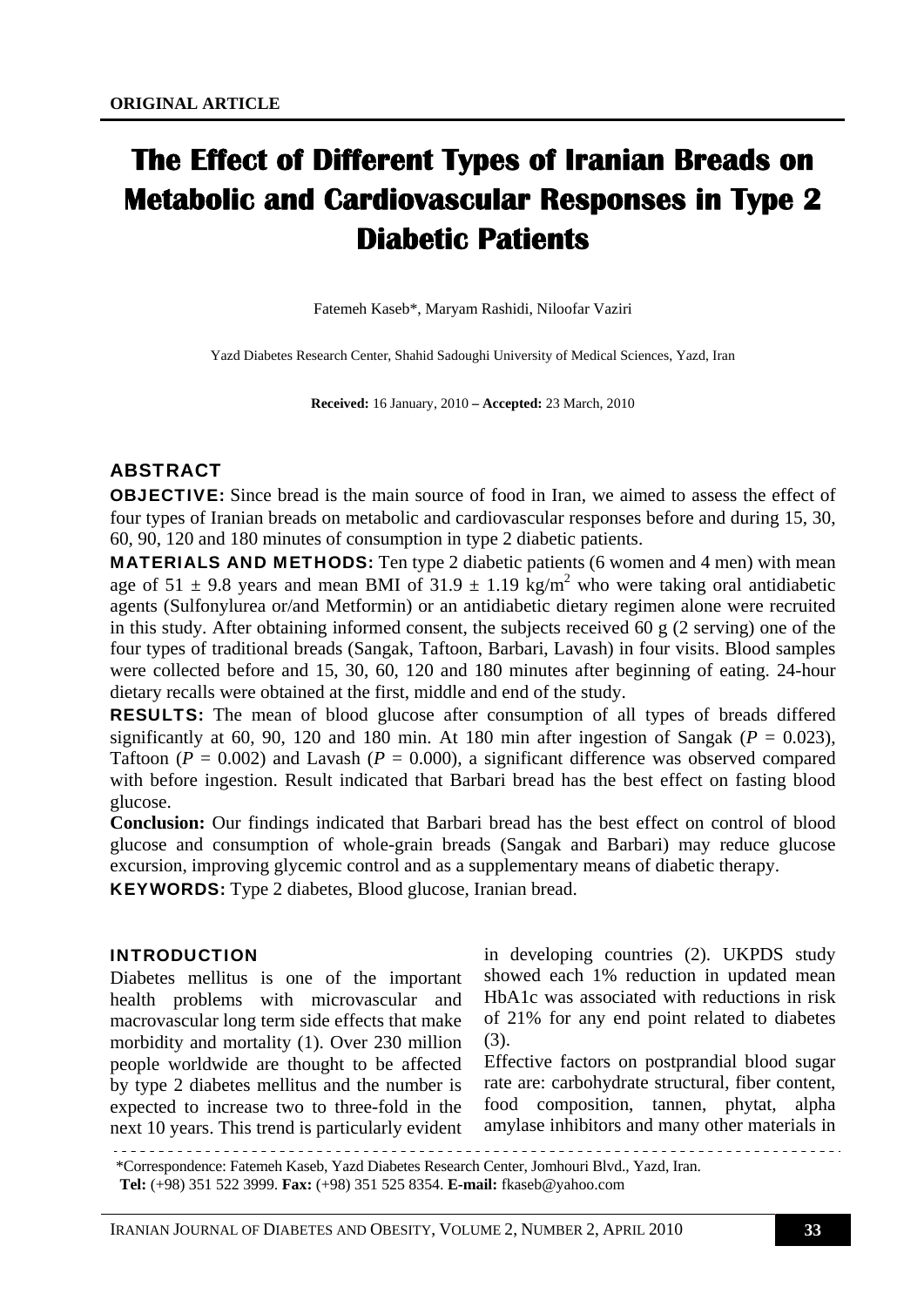cereals, grains and starchy vegetables (3).

There is not enough information about the effect of different foods before and during 3 hour postprandial. Since bread is the main source of food in Iran, we aimed to assess the effect of four types of Iranian breads on metabolic and cardiovascular responses before and during 15, 30, 60, 90, 120 and 180 minutes in type 2 diabetic patients.

## MATHERIALS AND METHODS

 In this clinical trial study, 10 type 2 diabetic patients (6 women and 4 men) with a mean age of  $51 \pm 9.8$  years and BMI of  $31.9 \pm 1.19$  $kg/m<sup>2</sup>$  who were taking oral antidiabetic agents (Sulfonylurea or/and Metformin) or an antidiabetic dietary regimen alone were recruited consecutively.

The inclusion criteria for this study were: Type 2 diabetes mellitus, age 40-60 years, fasting plasma glucose  $>126$  mg/dl and  $<250$  mg/dl, total plasma cholesterol (TC) 200-240 mg/dl and serum triglyceride (TG) 200-400 mg/dl. Exclusion criteria were renal failure, hypertension, other endocrine disorders, gastrointestinal disorders and intake of insulin. Moreover, subjects who had changed their diet and daily physical activity were excluded.

The University Ethics Committee approval was obtained prior to study enrollment. Informed consent was obtained in all cases. At first visit demographic and clinical information were obtained (Table 1). The subjects received 60 g  $(2 \text{ serving})$  of one of the four types of traditional breads (Sangak, Taftoon, Barbari, Lavash) in four visits. Blood samples were collected before and 15, 30, 60, 120 and 180 minutes after beginning of eating. 24-hour dietary recalls were obtained at the

first, middle and end of the study.

Plasma glucose was measured by the glucose Anzymatic method with a glucose analyzer.

**Statistical Analyses:** Analysis of variance with repeated measures ANOVA and paired Ttest were applied for comparing variables at baseline and the end of study. Data were shown by means  $\pm$  SD. Statistical analysis was performed using SPSS 11.5, Chicago IL.The level of significance was considered *P*  $< 0.05$ .

# RESULTS

The four types of breads were well tolerated, without any complaints or side effects. Result of the 24 hours recall at the end of the 4 nutritional periods demonstrated that dietary intakes of total energy were unchanged (Table 1). The mean of blood glucose after consumption of all types of breads differed significantly at 60, 90, 120 and 180 min (Table 2). At 180 min after ingestion of Sangak ( $P =$ 0.023), Taftoon ( $P = 0.002$ ) and Lavash ( $P =$ 0.000) a significant difference was observed compared with before ingestion. Result indicated that Barbari bread has the best effect on control of blood glucose (Table 3).

| Table1- The Mean and SD of calorie intake in four |  |  |
|---------------------------------------------------|--|--|
| times 24 dietary recalls                          |  |  |

|                           | <b>Calorie</b> |               |
|---------------------------|----------------|---------------|
| <b>24 Dietary Recalls</b> | $X \pm SD$     | <b>Number</b> |
|                           | $2150 \pm 255$ | 10            |
| $\mathfrak{D}$            | $2174 \pm 276$ | 10            |
| 3                         | $2142 + 225$   | 10            |
| Δ                         | $2160 \pm 230$ | 10            |

|  |  | Table 2- Comparison of blood glucose changes (unit) in four types of Iranian breads |  |
|--|--|-------------------------------------------------------------------------------------|--|
|  |  |                                                                                     |  |

|                                                                                                               | <b>Difference Before-</b><br>After 120 min <sup>*</sup>                                                         | <b>Difference Before-</b><br>After 180 min <sup>*</sup>                                                                                                             |
|---------------------------------------------------------------------------------------------------------------|-----------------------------------------------------------------------------------------------------------------|---------------------------------------------------------------------------------------------------------------------------------------------------------------------|
|                                                                                                               | $9.2 + 10.7$                                                                                                    | $14.1 \pm 6.3$                                                                                                                                                      |
|                                                                                                               | $40.7 + 22.8$                                                                                                   | $9.7 + 1.2$                                                                                                                                                         |
|                                                                                                               | $61.6 \pm 23.6$                                                                                                 | $11.3 \pm 8.5$                                                                                                                                                      |
|                                                                                                               | $75.9 + 27.6$                                                                                                   | $49 + 27.3$                                                                                                                                                         |
| <b>Difference Before-</b><br>After 30 min<br>$30.9 \pm 11$<br>$35.9 + 17.1$<br>$25.4 + 14.5$<br>$31.8 + 12.6$ | <b>Difference Before-</b><br>After 60 min<br>$62.6 + 28.5$<br>$70.3 + 26.7$<br>$45.4 + 20.8$<br>$52.1 \pm 19.6$ | <b>Difference Before-</b><br>After 90 min <sup>*</sup><br>$46.5 + 17.2$<br>$81.1 + 31.9$<br>$89.7 + 32.4$<br>$98.6 \pm 35.1$<br>$\sqrt{D}$ $\wedge$ $\wedge$ $\sim$ |

Significant between four groups ( $P < 0.05$ )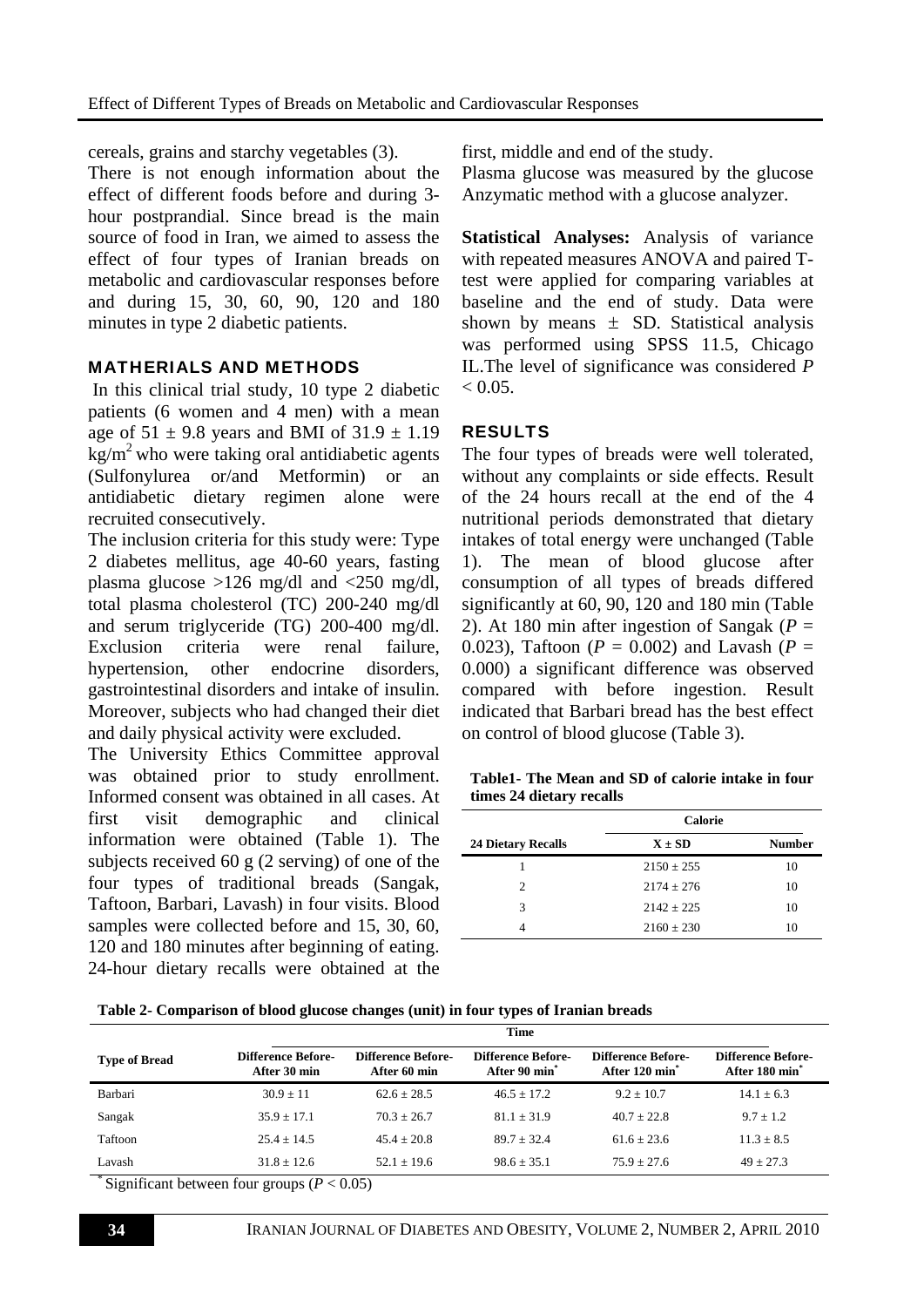|                      | <b>Time</b>    |                |                |                |                |                |                |
|----------------------|----------------|----------------|----------------|----------------|----------------|----------------|----------------|
| <b>Type of Bread</b> | before         | After 15 min   | After 30 min   | After 60 min   | After 90 min   | After 120 min  | After 180 min  |
| Sangak               | $137.5 + 55.9$ | $152.7 + 59.1$ | $173.4 + 68.6$ | $207.8 + 75.9$ | $218.6 + 69.4$ | $178.2 + 57.9$ | $147.2 + 54.3$ |
| Barbari              | $134.7 + 26.8$ | $148.5 + 27.2$ | $165.6 + 26.1$ | $197.3 + 28.8$ | $181.2 + 30.1$ | $143.9 + 23.6$ | $148.8 + 51.3$ |
| Taftoon              | $137.9 + 14.6$ | $148.3 + 12.8$ | $163.3 + 14.6$ | $183.3 + 18.7$ | $227.6 + 30.5$ | $199.5 + 18.6$ | $149.2 + 15$   |
| Lavash               | $132.9 + 12.2$ | $148.3 + 12.8$ | $164.7 + 12.9$ | $185 + 19.1$   | $231.5 + 32$   | $208.8 + 23.3$ | $181.9 + 23.7$ |
|                      |                |                |                |                |                |                |                |

**Table 3- Comparing theeffect of four types of Iranian breads on the mean of blood glucose** 

# **DISCUSSION**

In the present study, we demostrated that consumption of whole-grain bread (Sangak and Barbari) reduces glucose excursion, improves glycemic control and can be used as a supplementary means of diabetic therapy. Some studies show that fiber causes glycemic control in diabetic patients (4) and glucose tolerance in non-diabetic patients (5). Gastric emptying and paracetamol absorption were slower after gel fibre like guar and pectin (6). Viscous types of dietary fiber are, therefore, most likely to be therapeutically useful in modifying postprandial hyperglycaemia (7).

Pick et al. concluded that consumption of oat bran in bread causes improvement in glycemic control, insulin responses and lipid profile (8). In another study, a total of 23 subjects with type 2 diabetes completed two 3-month phases of a randomized crossover study. In the test phase, bread and breakfast cereals were provided as products high in cereal fiber. The result of that study showed high-fiber cereal foods did not improve conventional markers of glycemic control or risk factors for CHD in type 2 diabetes over 3 months (9). However, we found significant difference of consumption of high fiber breads (Sangak & Barbari) in type 2 diabetic patients, but these results were not compared with non-diabetic subjects.

The American Diabetes Association found that use of low glycemic foods may reduce postprandial hyperglycemia (10). Several studies confirmed that consumption of dietary fiber was inversely related with glycemic index and glycemic load, so a low glecemic index diet can change beta cell function and lipid profile (11). The present study showed

that breads with higher fiber had the better impact on blood glucose.

Increasing the intake of dietary fiber may also indirectly protect against insulin resistance by preventing obesity (12). Moreover, lowering carbohydrate intake increases postprandial serum free fatty acids (FFA) that causes reducing glycemic responses and defects glycemic control in diabetic subjects. By contrast, low glycemic index diets reduce serum FFA and improve glycemic control (13).

Brodribb and Humphreys noted that addition of wheat bran to foods did not seem to influence glycemic control or risk factor for CHD in subjects with type 2 diabetes (5).

Nevertheless, in the short term, no major change should be expected in glycemic control (14), but in our study, the effect of fiber in Sangak and Barbari breads was considerable on blood glucose. Our results showed that Barbari has better effect on blood glucose than Sangak, but since several factors are involved in diabetes, we must notice that the salt of Barbari is more than Sangak which has unfavorable effects on diabetes in long term.

These results are consistent with the results of Afshari et al. (15). They demonstrated that the index glycemic of Barbari is 25% less than Sangak. Overall, they concluded that index glycemic of Iranian traditional breads is low, so it is important to substitute these breads with refined cereals.

One of our limitations was the short duration of trial. Larger studies are needed for the best establishment of the effect of breads.

Finally we found consumption of whole-grain bread (Sangak and Barbari) may reduce glucose excursion, improve glycemic control and be used as a therapeutical means in diabetic patients.